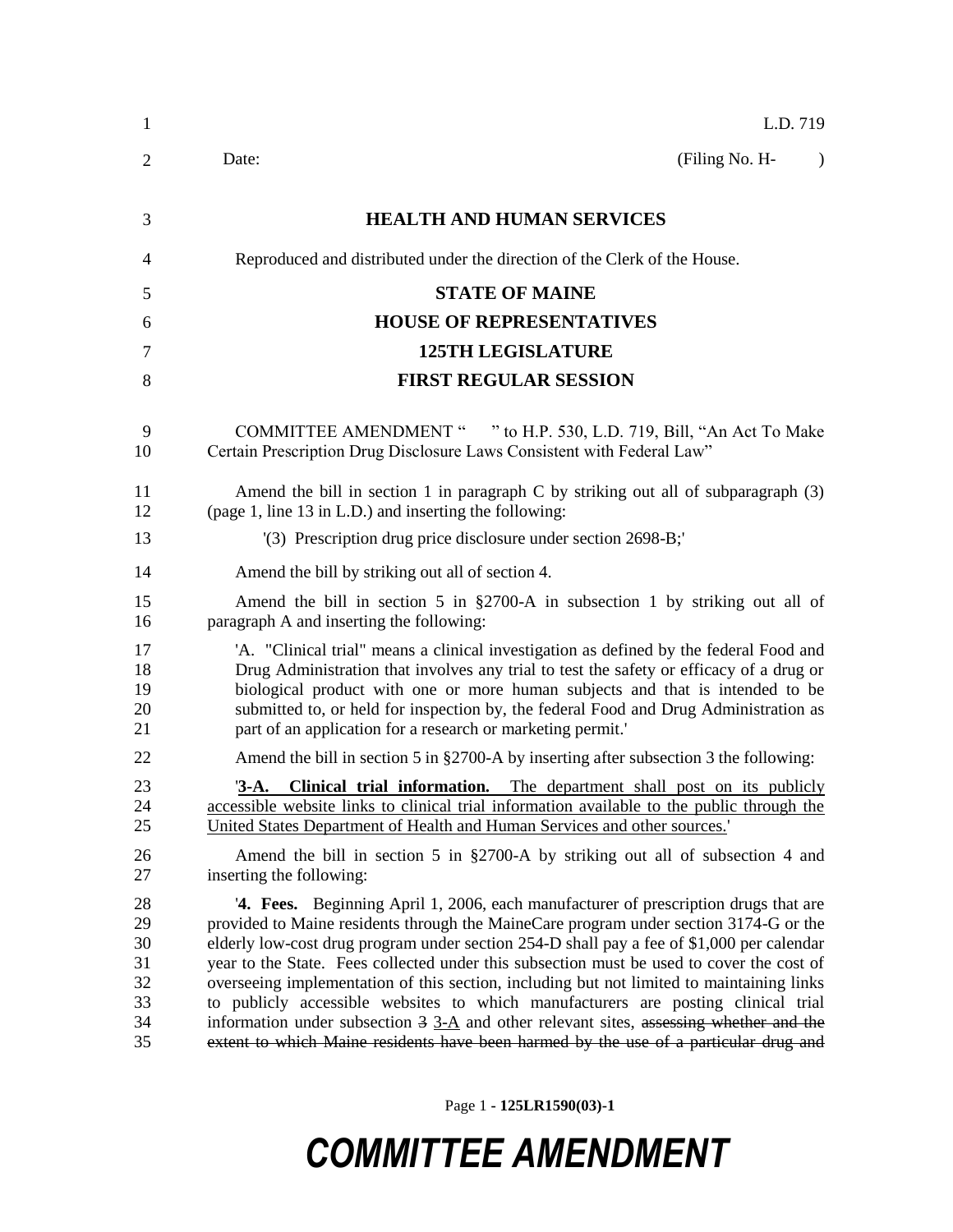undertaking the public education initiative under subsection 5 and the prescription drug academic detailing program under section 2685. One half of the annual revenues from this subsection must be allocated to and used for the academic detailing program under section 2685. Revenues received under this subsection, with the exception of funding designated for the academic detailing program under section 2685, must be deposited into an Other Special Revenue Funds account to be used for the purposes of this subsection.'

- Amend the bill in section 5 in §2700-A by striking out all of subsections 6 and 7 and inserting the following:
- '**6. Penalties.** A violation of this section is a violation of the Maine Unfair Trade Practices Act. Each day a manufacturer is in violation of this chapter is considered a separate violation.
- **7. Rulemaking.** The department may adopt rules to implement this section. Rules adopted pursuant to this subsection are routine technical rules as defined in Title 5, chapter 375, subchapter 2-A.'
- Amend the bill by adding after section 5 the following:

 '**Sec. 6. Report.** By January 15, 2012 the Department of Health and Human Services shall report to the Joint Standing Committee on Health and Human Services regarding:

- 1. The mechanism that is being used to reimburse pharmacies for prescription drugs reimbursed under the MaineCare program;
- 2. The mechanism for reimbursement being considered by the United States Department of Health and Human Services, Centers for Medicare and Medicaid Services for use in the future;
- 3. Options for ensuring transparency and accurate reporting in reimbursement for prescription drugs under the MaineCare program and for ensuring that Maine receives the maximum rebates allowed by federal law.
- **Sec. 7. Appropriations and allocations.** The following appropriations and allocations are made.

**HEALTH AND HUMAN SERVICES, DEPARTMENT OF (FORMERLY DHS)**

- **Bureau of Medical Services 0129**
- Initiative: Reduces funding as a result of reductions in the drug marketing program and fees, partially offset by the restoration of the fee for the drug academic detailing program.

| 33 | <b>OTHER SPECIAL REVENUE FUNDS</b> | 2011-12      | 2012-13      |
|----|------------------------------------|--------------|--------------|
| 34 | All Other                          | $(\$96,000)$ | $(\$96,000)$ |
| 35 |                                    |              |              |
| 36 | OTHER SPECIAL REVENUE FUNDS TOTAL  | $(\$96,000)$ | $(\$96,000)$ |
| 37 |                                    |              |              |

 Amend the bill by relettering or renumbering any nonconsecutive Part letter or section number to read consecutively.

Page 2 **- 125LR1590(03)-1**

## *COMMITTEE AMENDMENT*